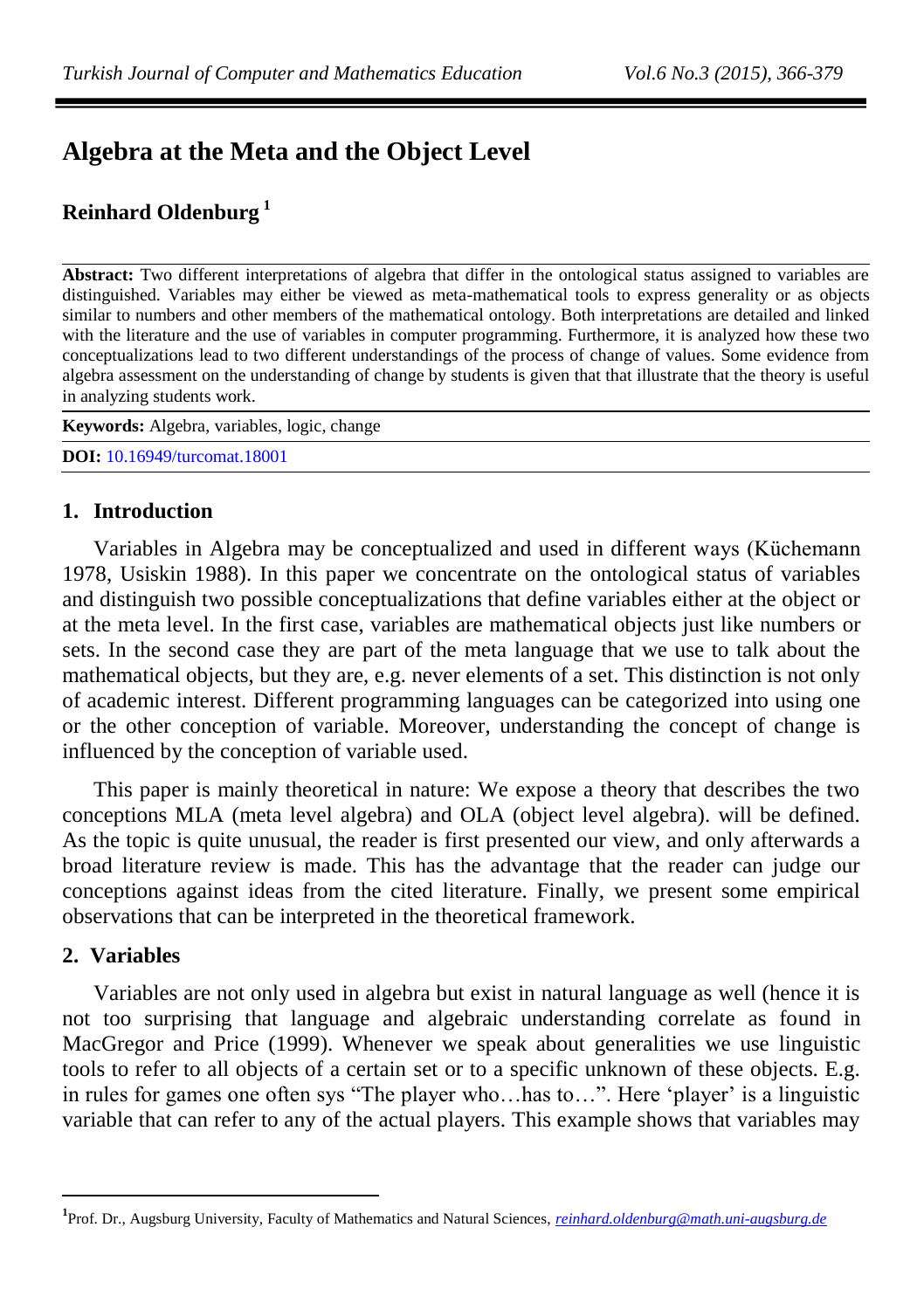almost be invisible. Variables here are linguistic tools. In algebra we may either take over this framework or we may alternatively consider variables to be objects under discourse.

A more detailed look at variables as conceptualized in the literature will follow in a later section when the two kinds of algebra have been introduced.

#### **3. Variables at the Object- and Metal-language level**

In the mathematical theory of arithmetic, the basic set of objects is a set of numbers, usually the set of integer. True sentences of arithmetic are  $2+3=5$ ,  $99-1=100-2$ ,  $5|45$  or 1<2. Although the objects of arithmetic are only numbers, any typical book on arithmetic is full of variables used to talk about numbers and assuming that they stand for numbers (e.g. stating that  $x+y=y+x$ ). They come into play, when we wish to make general statements, e.g. when we want to be able to describe the whole theory by few general statements (axioms) from which all true statements can be deduced, or when we want to express general (deducible) facts, such as  $a|b \wedge b|c \rightarrow a|c$  (and quantifiers may be used to fix the semantics of this). These variables are not members of the set (the numbers) under discourse but are part of the meta language we use to talk about numbers and arithmetic (see (Li 2010) for the distinction of meta and object language), they are just a linguistic trick for the sake of abstraction. The algebra of these variables is then the theory of logical statements about the domain of numbers. We refer to this view of algebra as the metalevel algebra (MLA).

This is the standard point of view taken in most mathematical works. It is based on mathematical logic where semantics is defined using interpretations (cf. Tourlakis 2003, p. 53; Mendelson 1997, p. 48). An interpretation of a set of formulae of predicate calculus is given by a set S (the domain of the interpretation) and an assignment that gives an element of S for every occurrence of an unbound variable in the formula, and functions and predicates over S for every function and predicate symbol in the formulae. After applying all these assignments, the formulae reduce to statements in the domain with no unbound variables remaining. A model is an interpretation that makes all formulae true. If a set of formulae is true for (respectively) every, some or none interpretations then it is called true (tautology), satisfyable, contradictory. Variables here again are meta-linguistic concepts and not part of the domain of e.g. integer numbers. This logical framework can be applied to any domain S, not just to sets of numbers, but this may blur the distinction to be made. So we'll stick to S being a set of numbers for now and consider consequences of more general domains later on.

From a didactical perspective this view correlates with the approach to algebra as generalized arithmetic (cf. Bednorz, Kieran & Lee, 1996). In this approach students typically investigate number sequences (defined e.g. by geometric configurations like figurate numbers). Variables then have the role to enable expressing the general form of a sequence of numbers.

This completes the discussion of MLA. The other possible point of view is to consider variables as objects in the universe under discourse. This means that the variable itself is an object in the domain of the theory and can be manipulated by processes in the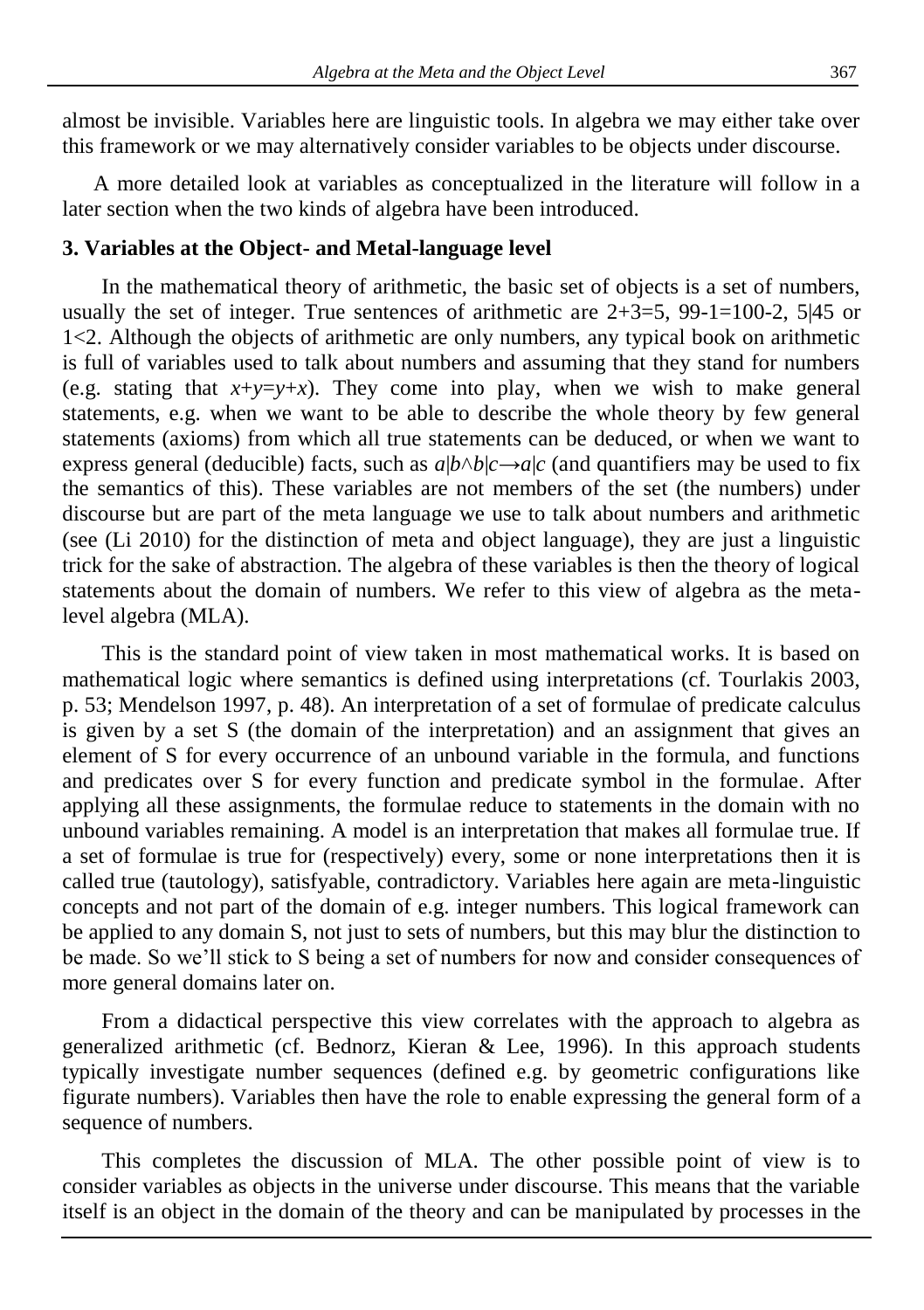theory. Then, for example, it is possible to refer with one variable to another variable (rather than to a number. Note according to the theory of ontological commitment one can reinterpret the predicate 'exists' as 'is possible as the value of a variable' – in this sense this position gives variables the status of ontological objects.). This point of view shall be called the object level algebra (OLA).

In OLA the meaning of operational signs like  $+$  has then to be extended to take as operands not only numbers but also variables and results from operations, i.e. one is automatically led to consider the set of all expressions that can be build up from numbers and variables. The operators thus build up structures according to the well-known syntax of arithmetic, i.e. if e.g. *x*,*y* are objects than *x*+*y* is necessarily on object as well, namely an expression. The semantic of this extension is suggested but not fixed by the underlying arithmetic. This results in an important distinction between OLA and MLA when the justification of transformation laws is considered. In MLA  $x \cdot y = y \cdot x$  is merely the same statement as "multiplication is commutative for all objects from the domain, usually numbers", especially *x*⋅*y* is just a number. In OLA, *x*⋅*y* is a compound object with – besides its structure – undefined properties. It can be manipulated in many ways. It has no semantics determined by some domain –one may define arbitrary rules for its manipulation– although one might wish to impose rules such that one is consistent when replacing variables by numbers from some domain, but one needs not. One has the freedom to impose e.g. *x*∙*y*=-*y*∙*x*. Thus, the view of OLA opens up the view e.g. for noncommutative objects as used in group presentations, e.g. *qp*=*pq*+*h* as imposed in the operator structures of quantum mechanics.

This, however does not mean, that MLA cannot deal with non-commutative objects or with letters as objects of calculations. This is merely the question of the domain considered in MLA and one may define non-commutative operations for this domain or include letters in this domain. This leads to the distinction between letters in the domain of the theory and meta-linguistic symbols that are used in formulas about this domain. This is also discussed very clearly in (Freudenthal 1973, p.338). So, in a sense, every OLA activity can be modeled in MLA by extending the domain to include the variable and expression objects one would like to have. However, the setup of MLA makes it necessary to even then distinguish between meta level variables and object level variables. We will explain this with an example.

The case of polynomials  $Z[x]$ shall make this situation a bit more transparent. In OLA *x* is an object in its own right and  $+$  has to operate on it. With the assumption that an object x (of type variable) exists one must assume that even more objects exists such as *x*+1. Among these expressions certain of a special form can be identified and called polynomials. In standard mathematics one usually assumes that the symbol x in  $Z[x]$ is not meant to represent a number (and care is taken about this by explicitly considering the insertion morphism  $\phi_a: Z[x] \to Z, x \mapsto a$  that replaces x by an element a from Z).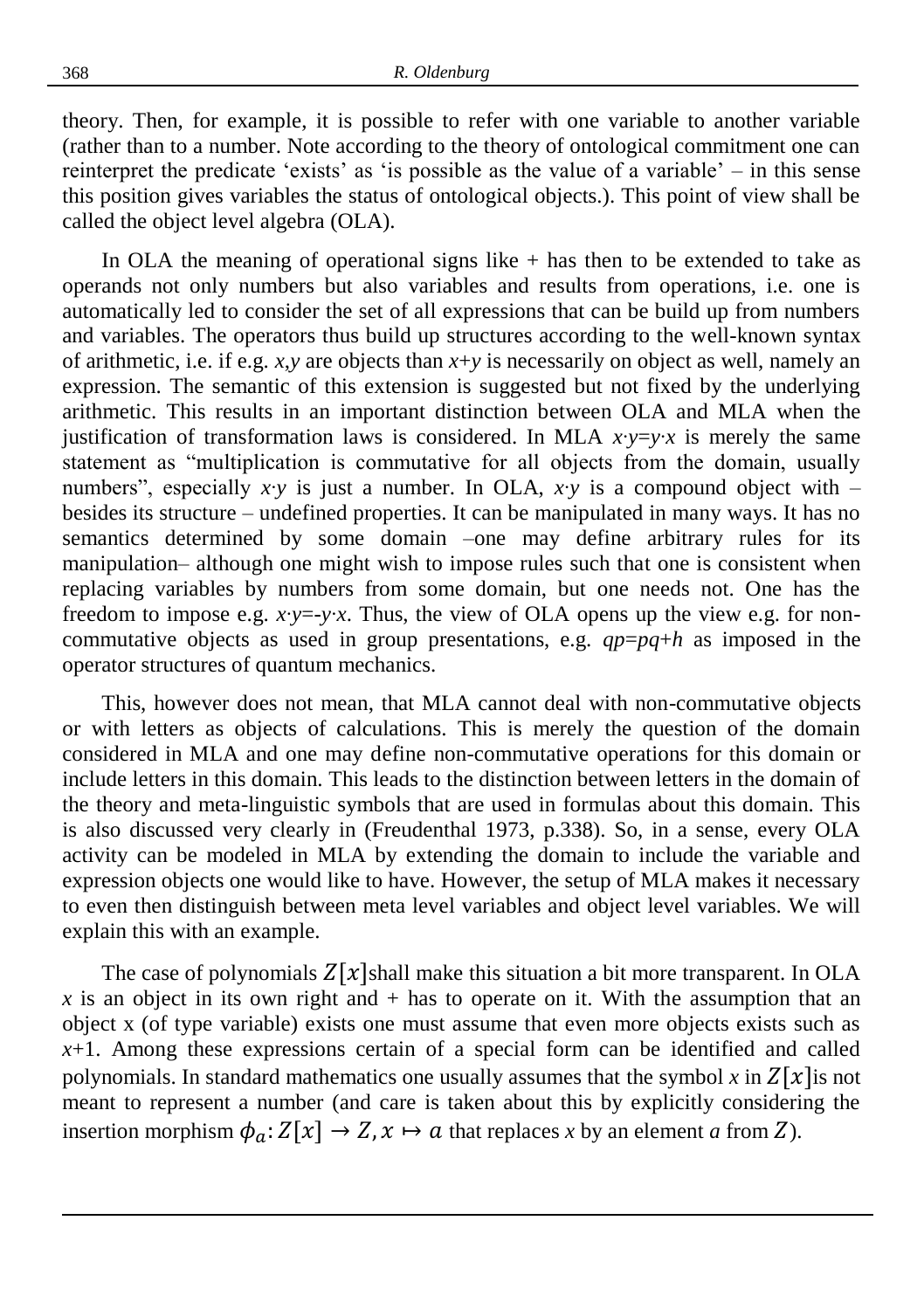The polynomial ring  $Z[x]$ can be handled as well in MLA. This means that one constructs (just like number sets are constructed) a domain for the theory. In the case of polynomials this may be e.g. the finite sequences of integers (and thus eliminating the need to use *x* explicitly). Nicaud, Bouhineau and Gélis, (2001) show how to construct further algebraic domains from this point of view.

If MLA is carried out with a domain that contains symbols (variables; such as the set of polynomials) then nevertheless there is a clear distinction between the variables from meta language and the variables that are elements of the domain, e.g. over the domain  $Z[\chi]$ one may state  $(x-1)|p$  where x is an object from the domain (thus  $x-1 \in Z[\chi]$ ) and *p* is a meta-level variable referring to an element of  $Z[x]$ . In OLA this distinction is not made and this leads to the following shift necessary in the meaning of the equal sign: The interpretation of "Let in the following *x*=*y*…" in MLA is that either both variables are meta variables, then one simply assumes that in all interpretations to be considered they refer to the same objects, and if one is a meta variable and the other an object variable then this means that in all interpretations the meta variable (say *x*) refers to the object y. In OLA, on the other hand, this means that the objects  $x$  and  $y$  are to be identified in the sense that they can be freely exchanged. Thus, the equal sign  $-$  in this use  $-$  does not mean identity of referred objects but declares a certain use of objects.

As made plausible by the above explanations all algebraic problems can be addressed both by MLA and OLA and hence it is merely a question of choosing the best thinking tool for a problem at hand. When a domain has been fixed, however, both modes of algebraic thinking can be clearly distinguished. Allowing a certain lack of rigor and letting the domain considered open we may obscure the distinction. The same is achieved by freely switching domains under consideration. Experts can thus navigate between the views perhaps without even noting that they differ. Learners however, as we suppose, usually stick to one domain (especially if they feel "at home" in it). Thus for them the distinction is sharp.

# **4. Object- and Meta-language algebra from the perspectives of semiotics and computer science**

From a semiotic point of view (Filloy, Rojano & Puig, 2008), variables should be signs (labels) and refer to something and this something can be understood from both viewpoints but with a minor difference. If we take *x* to refer to 5, from the point of view of MLA *x* and 5 are identical, while for OLA they are not. In MLA we may say "*x* is 5" in OLA we may say "the value of *x* is 5". The second formulation is according to our observations preferred by a vast majority of students.

Consider the problem " $x=5$ , what is  $2+x$ ". Interpreted in MLA x is 5, so one really can read this as "what is  $2+5$ ?". This is also the interpretation taken by most programming languages: Consider a simple small (Basic) program like the following:

Input a : Input  $b : c=a+b :$  Print c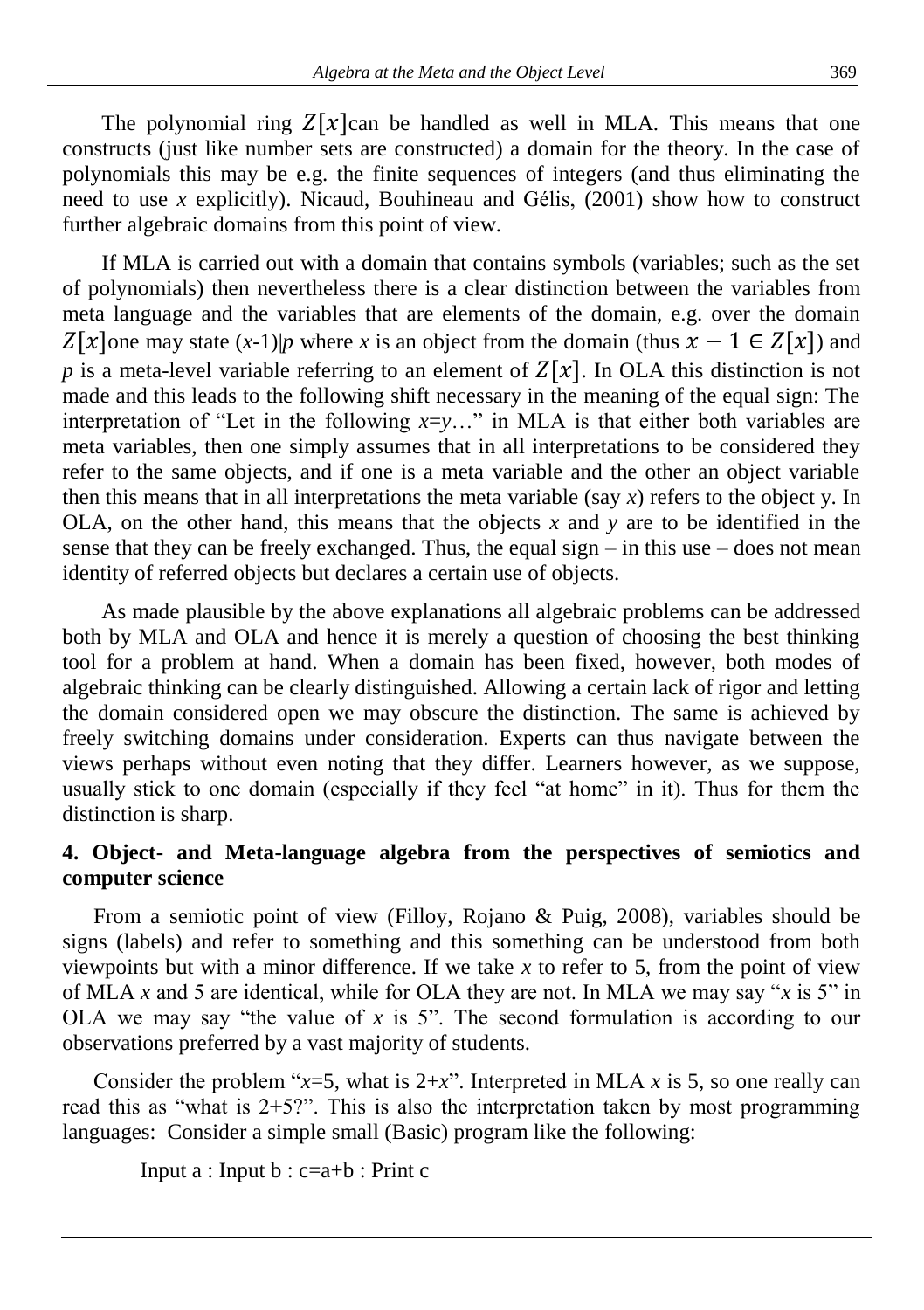The variables occurring here are not objects themselves, but they stand for numbers. The compiler takes this and turns it into machine code that reads two numbers and outputs their sum. At runtime, the computer's memory is only occupied by numbers. The variables have only been needed on the meta level of programming to describe the operation to be carried out. In fact, the names a,b,c don't show up in the created executable program (unless they are included as debugging information).

If " $x=5$ , what is  $2+x$ " is to be brought to computers on the OLA one must represent x as an object in the computer's memory and  $2+x$  is then to be represented as a compound data structure. The computer can then distinguish between the symbol *x* and the value of *x* and go from one to the other is a process usually called evaluation. This is the point of view that originated in the Lisp programing language and that has been taken over to computer algebra systems (CAS). So from this point of view we can summarize: MLA is the algebra used by ordinary programming languages, OLA is the algebra used by CAS. This has important consequences. The point of view of Frege (Drouhard & Teppo, 2004) that  $x^2$ -*x* and  $x(x-1)$  have the same denotation (but a different sense) is aligned to MLA over  $Z[x]$ . For OLA as used in computer algebra systems these two expressions denote different objects and there are explicit conversion functions (expand, factor) in most CAS that are used to convert one to the other. Thus the meaning of the equal sign depends on the OLA-MLA distinction and is more complicated in the former form. This point is elaborated in more depth in (Oldenburg, 2015).

#### **5. Literature Review**

This section investigates which theories of algebra relate to the MLA-OLA distinction.

The understanding and use of variables has been investigated in many studies. Küchemann (1978) identified six ways in which students use variables (he speaks of letters and reserves variable for the case of actually varying quantities). Three of them are assigned to Piaget's formal operational thinking: letter as a specific unknown, as a generalized number and as a varying quantity. Although the use and the ontological status of variables are not independent, this classification is concerned with a different dimension of variables than the OLA-MLA distinction. Especially, despite the name, the use of letters as objects in Küchemann's classification has nothing to do with OLA.

Usiskin (1988) has classified variable use according to the conception of algebra used. He relates the approach of algebra as generalized arithmetic with the use of variables as patterns generalizers. While it is particularly convenient to view placeholders in the light of MLA one should note that the same can be achieved in OLA by allowing the variables to refer to some other objects.

Euler's classical textbook on algebra may be seen to reason mainly on the level of MLA. He repeatedly states that letters represent numbers (i.e. they are not objects that refer to numbers), e.g. on p.4. he writes "In Algebra, in order to generalize numbers, we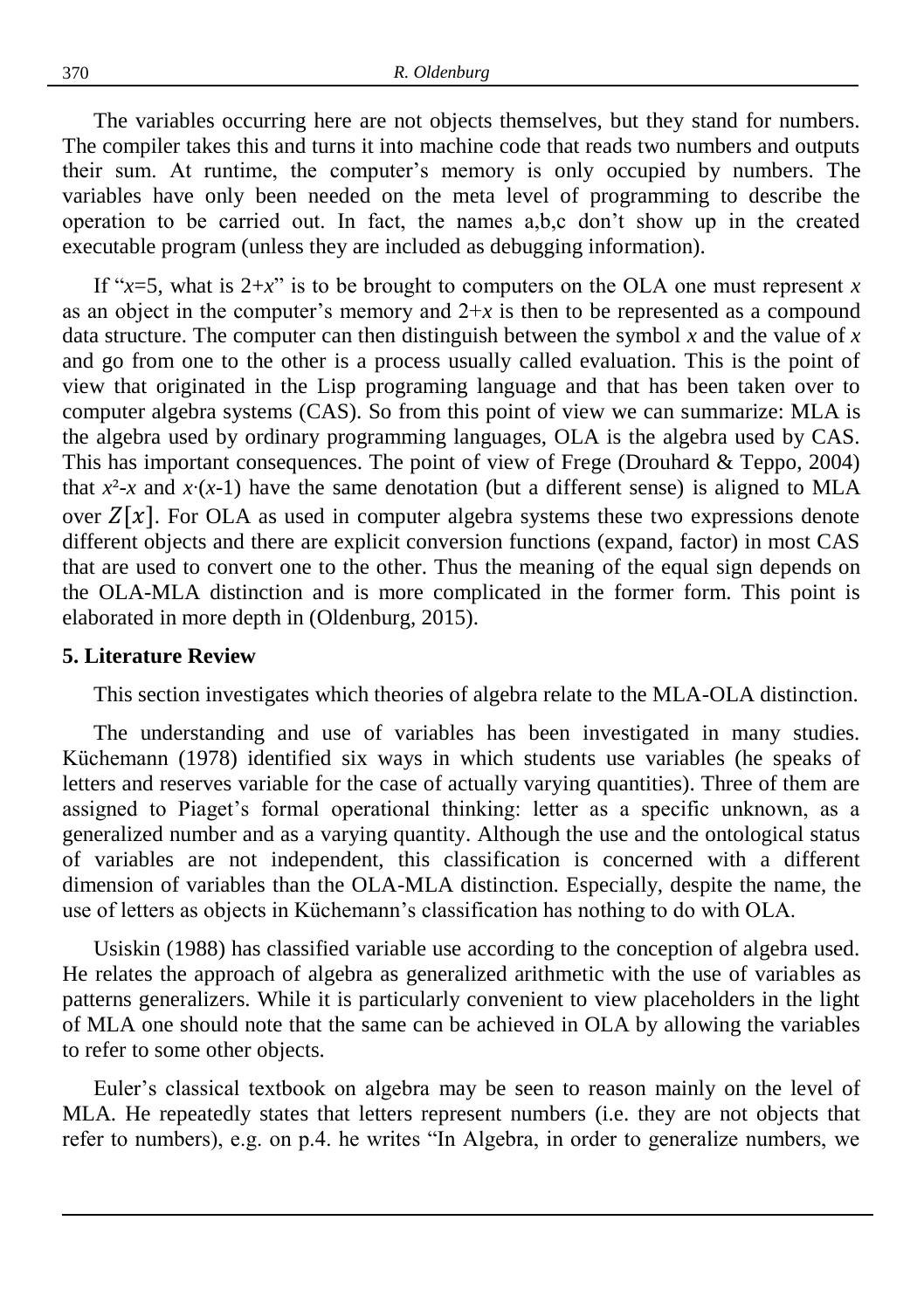represent them by letters, as *a*, *b*, *c*, *d*, & *e*. Thus the expression  $a+b$ , signifies the sum of two numbers." Interestingly, Euler links such expressions with the occurrence of new mathematical objects when he writes with regard to the fraction  $b=c/a$  (Euler 1810, p. 88) "Now, as it frequently happens that the number *c* cannot be really divided by the number *a*, while the letter *b* must however have a determinate value, another new kind of numbers presents itself, which are fractions." We'll come back to this in the section on reification.

An even more radical understanding of MLA is presented by Linchevski (2001). She states (p. 143) "Operating on and with the unknown implies understanding that the letter is a number. It does not only symbolize a number, stand for a number, and it does not only tag/label/sign for an unknown number." It is not clear what problems this interpretation solves that more modest forms of understanding may have. Moreover, it is not held by teacher students. In two university courses for teacher students we asked (questionnaire) taken together114 students to decide, which sentence represents better the way they think. The options were either "A variable is a number" or "A variable stands for a number". 100% opted for the latter version. The first version is incompatible with OLA, the second can be interpreted both in MLA and OLA. So we cannot not deduce what kind of algebra is preferred by students but we can state that the radical MLA version if Linchevski is rejected by students (which, of course, does not mean that it is a false or useless position).

OLA, on the other hand, can also be detected in the history of algebra. Peacock (see the enlightening discussion in (Menghini, 1994) distinguishes between arithmetical algebra and symbolic algebra. (Chiappini, 2011) has characterized them in the following way:

"According to Peacock, Arithmetical Algebra differs from Arithmetic for the use of letters that allow to operate on indeterminate quantities, namely on quantities whose value is not specified. In this algebra, however, the operations are those of Arithmetic, with the same natural limitations that they have in this knowledge domain, so that an expression like *a-b* has a sense only for  $b \lt a$ . With the Symbolical Algebra, the meaning of symbols becomes operational, namely defined according to the operation (and its properties). In Symbolical Algebra, symbols can represent any kind of quantity that is incorporated into them through specific operations."

It is clear that Peacocks arithmetical algebra is close to MLA and his symbolic algebra is close to OLA. However, both pairs of concepts are not identical. Peacock is mainly concerned with the problem of expressions that make sense in the domain only under certain conditions. His domain consists only of positive numbers, thus he states (Peacock 2004, p. viii) that in arithmetical algebra " $a-(a+b)$  (...) obviously express an impossible operation (..); but if  $a+b$  was replaced by a single symbol c, the expression  $a-c$ , though equally impossible with  $a-(a+b)$ , would cease to express it." This shows an entanglement between syntax and semantics that leads to restrictions on substitutions that are not present in MLA. In modern mathematical language one would simply find out that no model over a certain domain exists.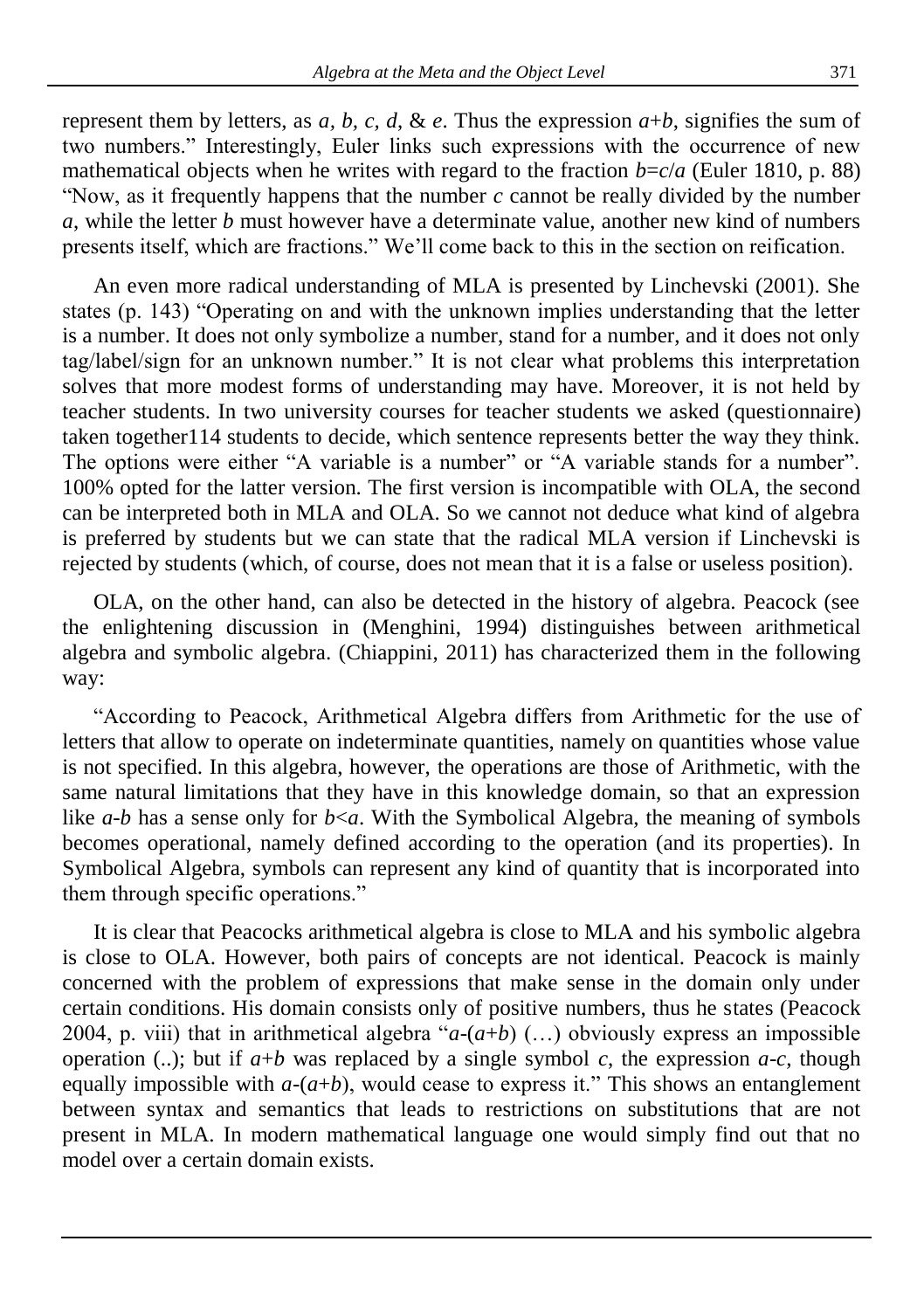The resolution to this problem of Peacock may be either to invent new numbers (i.e. negative numbers) or to revise the definition of the operations. Peacock does the latter: "The assumption however of the independent existence of the signs  $+$  and  $-$  removes this limitation, and renders the performance of the operation denoted by – equally possible in all cases." (p. ix). Thus these modified operators do not operate on numbers but on symbolic expression and they build up new structures just as we have postulated for OLA. The quote from Euler above has shown that he too links operations and the emergence of new objects. This will be considered in more detail in the next section.

#### **6. Reification**

The theory of reification (Sfard, 1991) is useful for the understanding of algebra. We won't review this well-known theory here. Instead, we point out that two different strands of reification are relevant to our subject. A graphical illustration is given below.



**Figure 1.** An illustration for reification

A calculation processes may be reified into unevaluated structures (i.e. objects on hold) which are then considered as expressions. This is the horizontal reification direction in the diagram above. On the lower row it means that the linguistic sign (with its associated processes of interpretation and manipulation) gets recognized as an object in the domain of investigation and is operated on according to the rules of formal calculus.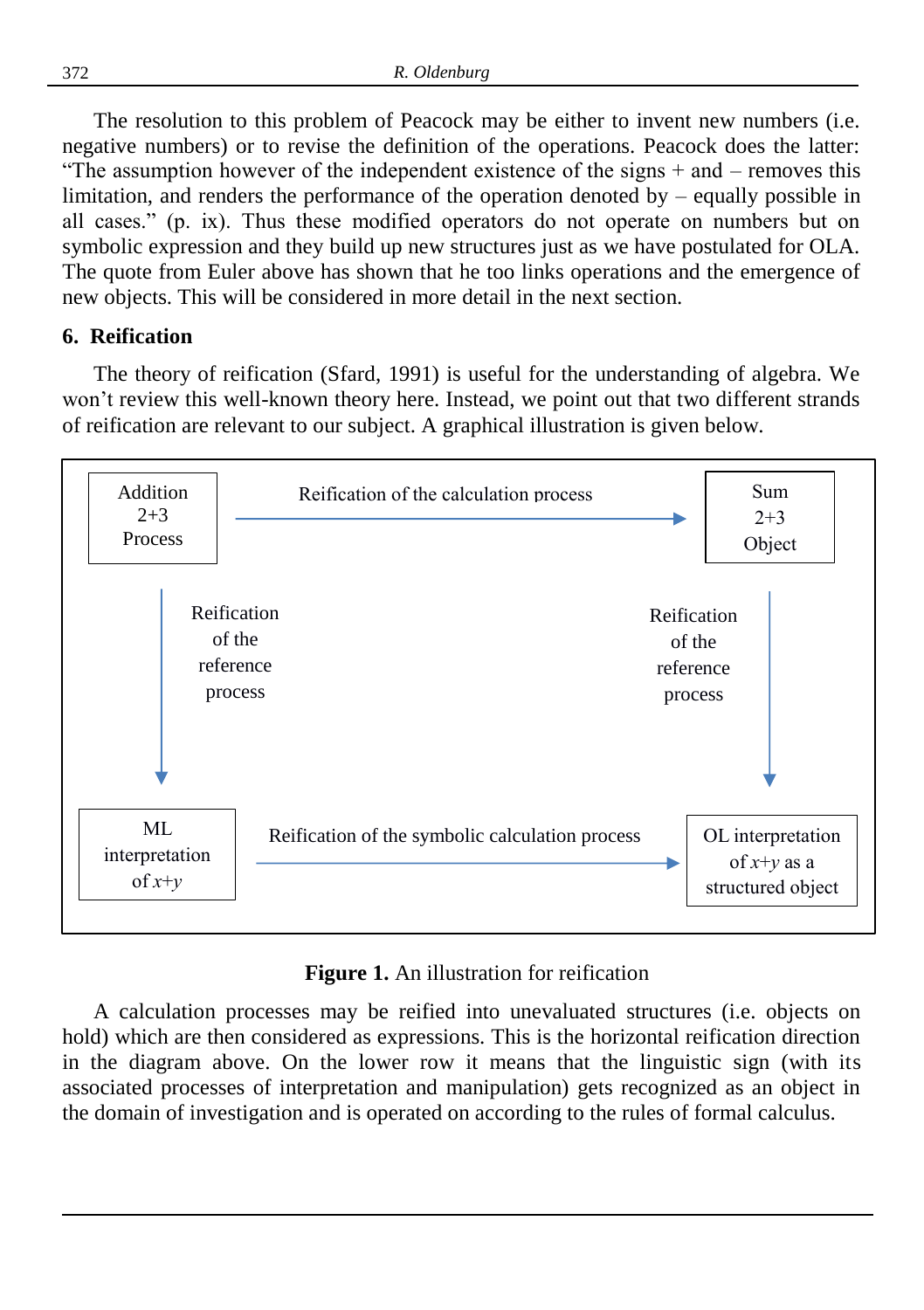The top-down-direction may be viewed as a reification step as well. The process reified is that of "giving a number". Names of numbers such as 8, VIII or 'eight' directly give a number. Using a letter to denote a known number is a more indirect version of this process. Next, letters can refer to any (possible varying) number of a certain domain and finally this reference process is completely reified and the letter becomes a symbol. The unevaluated operator  $+$  in the example and the symbol reified in this sense are the parts of the symbolic structure *x*+*y*.

## **7. Learning Trajectories**

For Peacock it is clear that symbolic algebra is more advanced than arithmetical algebra and this may indicate a natural learning trajectory. However, neither MLA nor OLA fit exactly Peacocks definitions and the question is not that easily answered.

The approach to algebra as generalized arithmetic starts with MLA and OLA may follow later. Approaching algebra as in the tradition of Davydov, see e.g. Dougherty (2008), may lead directly to OLA with mastering arithmetic and MLA later on.

In this situation we do not attribute higher value to either of these thinking modes but try to understand what consequences it has if one of the modes is dominant.

One should consider the possibility that a preference for either OLA or MLA is linked with the learner's thinking style according to Schwank (1999). According to this theory predicative thinking is thinking in terms of relations and judgments; functional thinking is thinking in terms of available actions and achievable effects. This it seems to be plausible that relational thinkers should show a preference for MLA while functional thinkers should prefer OLA. This questions have, however, not been considered in the present study.

One may speculate that OLA has a special role in the creation of mathematics. We'll take up the polynomial example above to explain this point: Assume that the domain of integer numbers has already been successfully constructed and one is using MLA style variables in working with it. When the interest in expressions like  $x^{2+1}$  shifts from the operations they describe to their structural properties, one may take these expressions as objects of thought, thus arriving on OLA. Later on, when the precise structure of these objects and their operations is clarified, one arrives at the ring of polynomials  $Z[x]$  which form then the domain of a new, higher MLA.

As computer algebra systems operate in a way that is best described by OLA the instrumentation process of these systems is likely to shift the users understanding of algebra towards this mode as well. We therefore suspect that the further investigation of computer algebra use in learning may profit from the distinction described here.

#### **8. Change**

The description of change in continuous processes is at the core of differential calculus. Discrete changes may even be more important as they may result from discretization of continuous problems and from the description of immanent discrete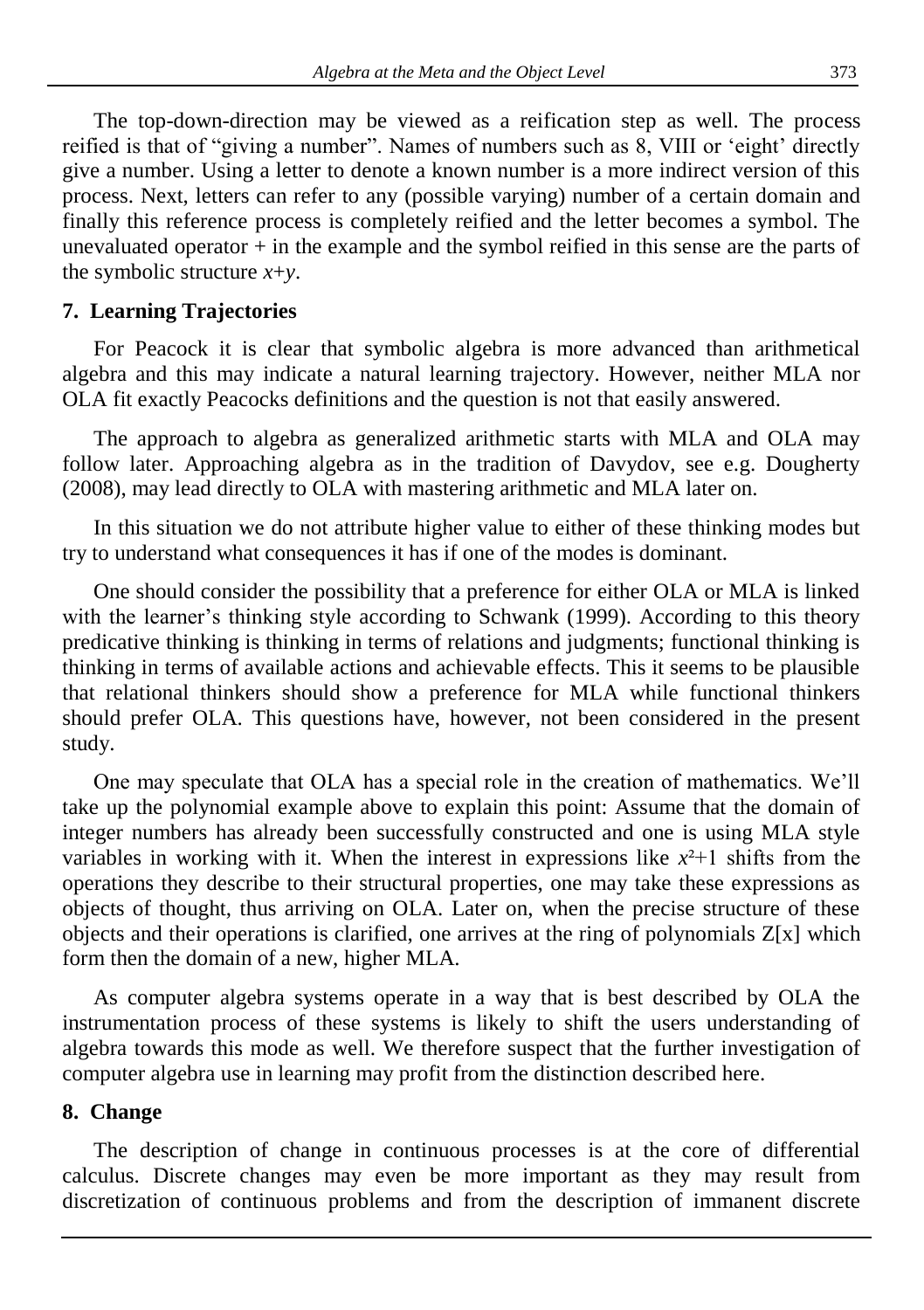processes. Nemirowski, Tierney and Ogonowski (1993) have investigated this in detail and found that even young children can gain a good understanding of processes involving change. They didn't however investigate the algebraic formulation of change.

Nie, Cai and Moyer (2009) have compared standard based and traditional curricula and found that the newer standard based approach does give more weight to the concept of variable and change. However, there is no detailed analysis on how the change of the value of a variable is to be understood.

Usiskin (1988) has remarked that understanding the change of values is one of the most difficult aspects of algebra. His example is the question "What happens to the value of 1/x as x gets larger and larger?" Later on we will report on students' responses to similar tasks which are, however, not functional but relational in nature.

Success in calculus teaching is often limited according to the findings of (White  $\&$ Mitchelmore 1996) by a symbolic centered view which prevents the students to see variables as related, changing quantities. White and Mitchelmore (1996) conclude "Detailed analysis revealed three main categories of error, in all of which variables are treated as symbols to be manipulated rather than as quantities to be related."

Quine (1960) has clearly described how change should be understood in mathematical logic, i.e. under our view of MLA: "As *x* increases, we are told, 2/*x* decreases. Since numbers never increase or decrease, such talk of variables must be taken metaphorically. The meaning of this example is of course simply the general statement that if  $x>y$  then 2  $\frac{2}{x} < \frac{2}{y}$  $\frac{2}{y}$ ."

The distinction between a variable (which is an object in its own right) and the (current, if any) value of this variable is fundamental to understand how algebra deals with change. When we say that  $x$  increases, in OLA the variable (as an object) is unchanged but its current value is changed. In MLA a precise description is far more difficult: Either one doubles every variable (i.e. instead of *x* one considers  $x_1$  and  $x_2$  to refer to two values of the same quantity at different stages of the change process) or one investigates at least two interpretations (in the technical sense given above) or  $-$  for continuous change – families of interpretations that assign different values to the variable.

In the established versions of OLA such as those in CAS the current value of a variable is not a part of the variable itself. The current value of say x is contained in a separate table of substitutions (frame of bindings or environment in computer language).

The difference between OLA an MLA views may be made clearer by defining two possible understandings of a statement like "*x* increases by 1":

Internal Change: The symbol  $x$  is unchanged but it refers to another number which is one more than it referred to before.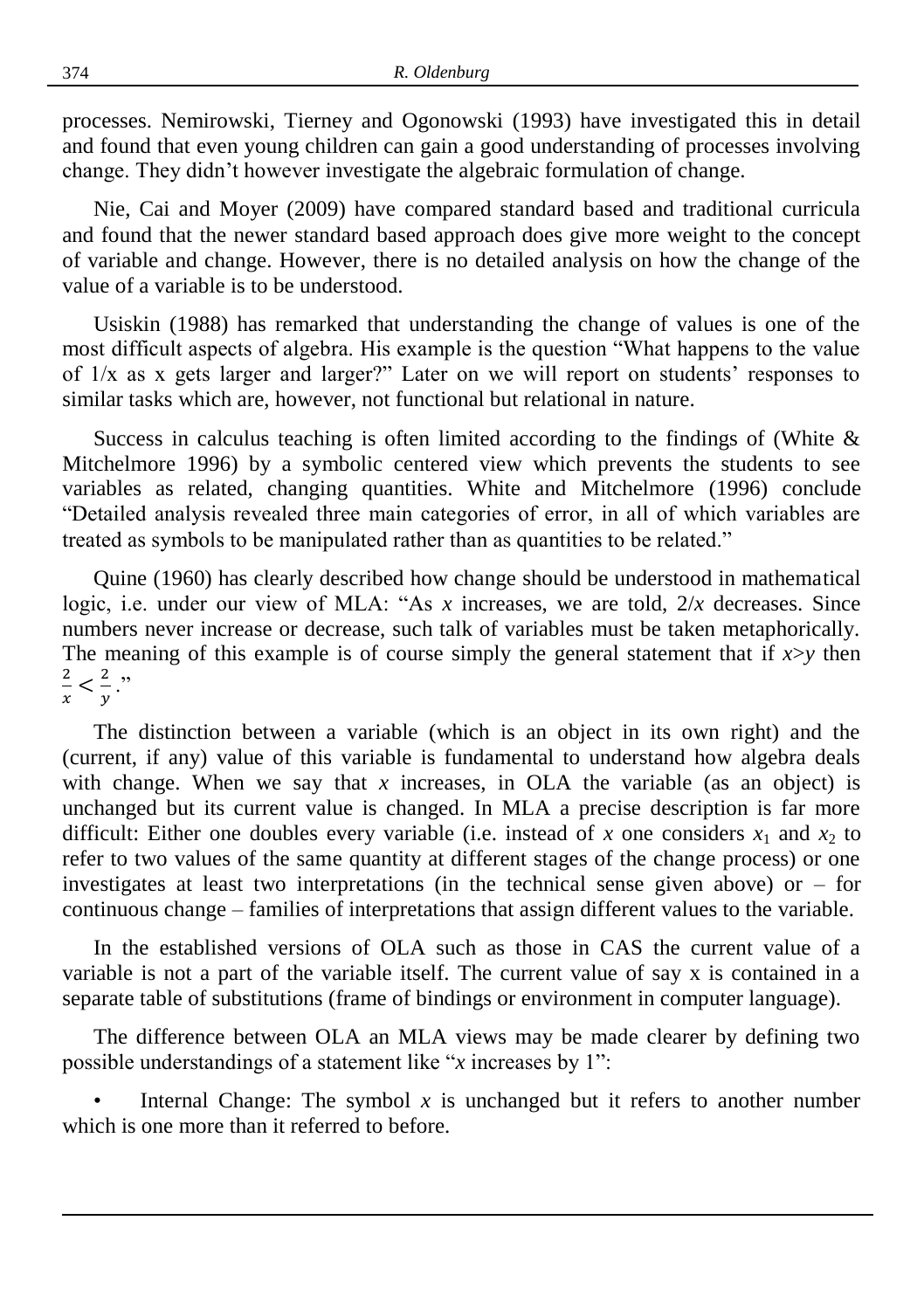• External change: *x* itself is not changed. The change is an operation denoted exterior to *x*: *x* is replaced by *x*+1.

Internal change can only be understood from an OLA point of view and external change is the natural way from the MLA point of view but can also be understood from OLA. But note that there is no wrong or right interpretation as there are situations that show advantages of both versions:

The derivative analyses how  $f(x)$  changes when one moves away from x by  $h$ , i.e. it considers the difference  $f(x+h)$ - $f(x)$  as the numerator of the difference quotient. This shows an external representation of a change of *x*.

In physics all kinds of measurable quantities are denoted by variables, e.g. current *I*, voltage *U*, resistance *R* and relations between them like *U*=*RI* are considered. Physical laws stay the same over time even while the quantities change. Typical mathematical statements in physics thus reflect an OLA understanding. To reformulate this in MLA one would have to treat all physical quantities as functions (of time, and maybe position in space). This is certainly formally a perfect approach. For the learner, however, it has the disadvantage that functions are the most common object to deal with and operations on these functions are performed. Even in math courses the internal view is applied when graphing a function like  $y=x^2$ . Here one changes x to see how y behaves and this change is considered internal.

Note that the difficulties in understanding change has led many computer scientists to recognize purely functional programming languages as a good tool both for teaching and for writing efficient and correct programs (e.g. Felleisen, Findler, Flatt & Krishnamurthi, 2001).

# **9. Change in students' test answers**

We now look into students understanding of change processes and try to interpret them in the light of the distinction between OLA and MLA. The data was collected in a written test on algebra for 16 year old students that has been conducted by 329 high school students from various schools in the Frankfurt urban region. The schools varied much in socio-economic background of students and there were both low and high achieving schools in the set. For our present analysis we concentrate on the following test items:

Item A

- a) Assume that  $a=b+3$  always holds, what happens to *a* if *b* is increased by 2?
- b) Assume that  $a=b+3$  always holds, what happens to *b* if *a* is increased by 2?
- c) Assume that  $a=2b+3$  always holds, what happens to b if a is increased by 2?

Item B

*a* and *b* are positive numbers. Assume that  $\frac{1}{a} + \frac{1}{b}$  $\frac{1}{b}$  = 2holds, how does *b* change when *a* increases?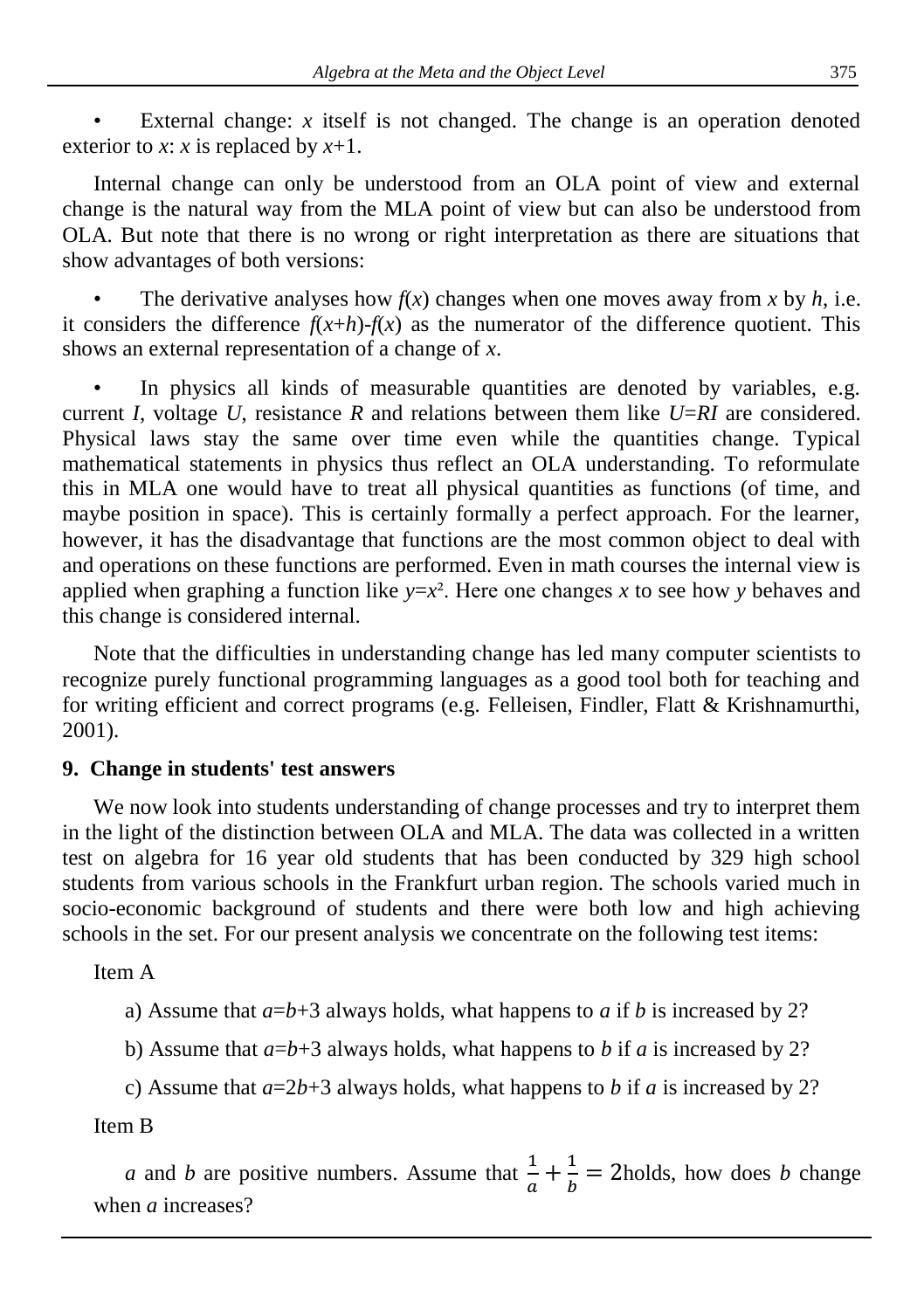The answers of students to these questions are striking as they show a much greater variety than expected. A number of wrong answers can be traced down to the following sources that are not related to the understanding of change:

 Some students only gave a solution to item Aa but explicitly wrote that Ab and on have no solution or that *b* cannot change. This may be explained as the result of a dominating functional understanding: If the equation is given in the form of a functional equation  $y=f(x)$  as in item Aa the problem can be solved but for these students the concept of change is in clash with more general relationships.

Others stated in all items that the change leads to a false equation.

• Some students explain that in item B  $a=b=1$  is the only solution. This indicates that they limit variables to refer to natural numbers.

 Some students seem to mistake addition and multiplication when they come up with expressions involving 2*a*.

Among the wrong answers that do not fall into any of these cases there are approximately 10% of wrong answers that can be attributed to an external understanding of change. Typical answers have been:

Aa:

- $a + 2 = b + 5$
- $\bullet$   $a+2=(b+2)+3$
- $a+2=b+2+3$  *a* increases by 2
- $\bullet$  a+2=*b*+2+3 =  $a+2=b+5$

Ab:

- $a + 2 = b + 5$
- $a+2=b+2+3$  and then *b* must get greater as well
- Then either *b* or 3 get larger by 2 or both get larger by 1.

 $A_{\mathcal{C}}$ 

 $a + 2 = 2b + 5$ 

*a* gets larger by the same amount that *b* gets smaller, i.e. *a+3=b-3*

Interestingly, as the last answer to Ab shows, some students even considered that numbers might change. Others explicitly explained the perceived impossibility of the change ("a number can't change"). Another answer of this kind has been "Maybe *b*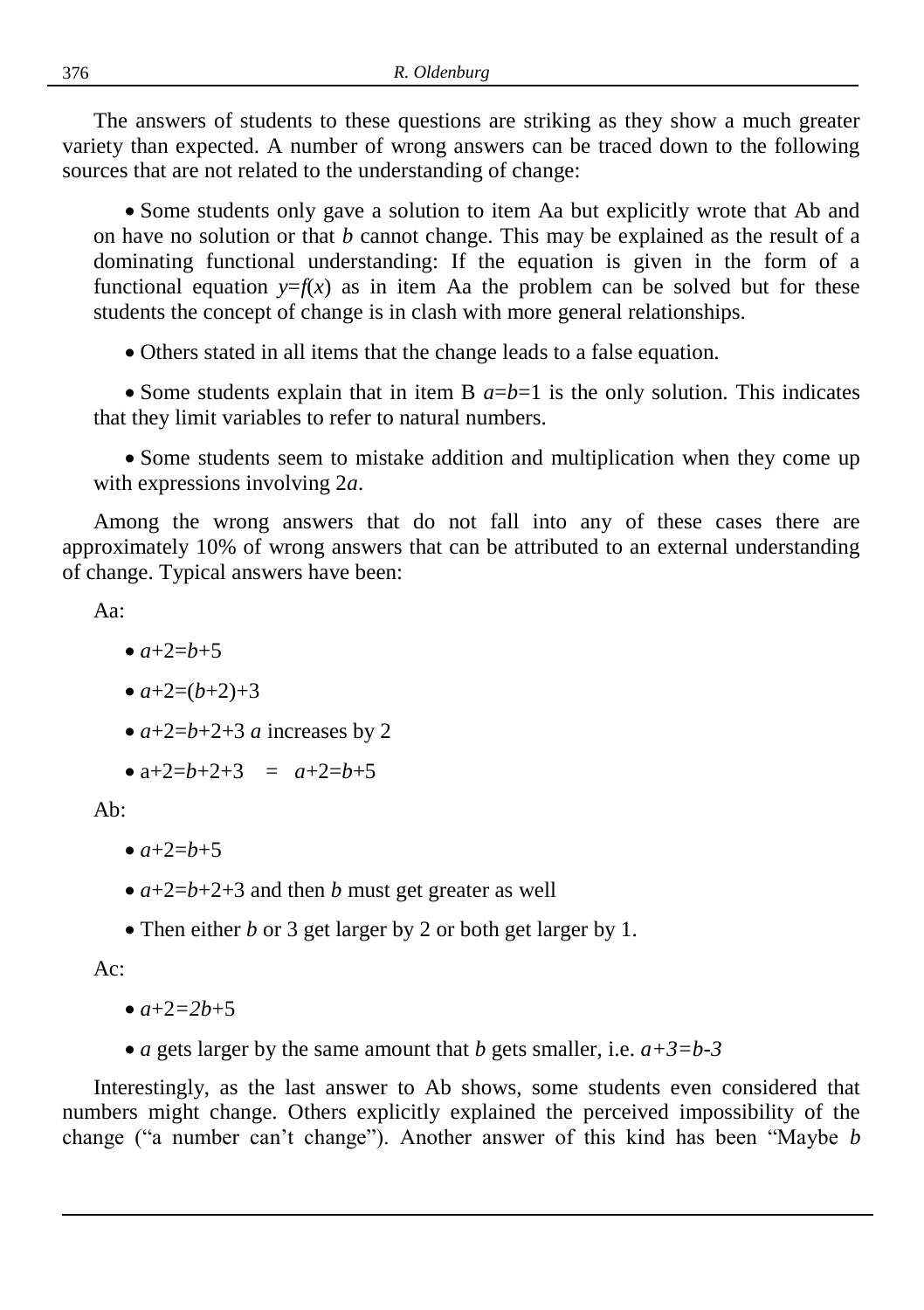increases by 2 or the other number  $(2+2, 3+2)$ ". Of course one may take this as speaking metaphorically to mean that the number is replaced by another number in the formula.

Although not asked for, several students explicitly justified their internal understanding of change, e.g. in response to Aa:  $a=b+3$  the calculation stays the same, but for *b* another number is inserted"

The answers listed above that indicate an external understanding of change were in originally considered to be wrong, as they indicate insufficient understanding of covariation. However, it turned out that these students scored better than the other students on the whole test. In fact, a t-test confirmed this difference to be significant  $(p=2.5\%$ , effect size  $d=0.76$ , i.e. a strong effect). This may be explained by assuming that the external understanding of change indicated a thinking according to MLA and this is appropriate for most of algebra and in a sense typical for finished learning processes. MLA is also simpler in a sense because the laws from arithmetic carry over more directly to algebra, hence, one may speculate that it puts less load on the working memory when doing tasks where is adequate.

However, there is also an apparent difficulty with MLA: As the semantics of MLA is given by interpretations, it seems plausible that students who hold a dominating MLA view are especially affected by the lack-of-closure obstacle (the inability to accept expressions containing free variables as valid answers). This was tested using the following item: "At the bakery I buy *c* croissants and *r* rolls. How many parts are bought altogether?" Only two students who showed an external understanding of change (and thus are supposed to hold an MLA view) answered this item correctly giving the open expression *c*+*r*.

## **10. Didactical conclusions**

As mentioned above, introducing algebra to describe number sequences (i.e. generalized arithmetic) can be seen as a common didactical pathway to MLA. Similarly, introducing variables as boxes that contain a certain number of smaller things (e.g. beans) is a pathway to OLA. Both approaches work but each has its own shortcomings. When working with real boxes one has to obey the additional rule that boxes labelled by the same letter have to contain the same number. Moreover, the process of substitution is not obvious: If x is substituted for y, does this mean that we put a box in a box? It seems that keeping the current value of *x* external to *x* and using a referential notation as  $x+5$  is less confusing. Nevertheless, this approach has the advantage of starting at the level of tangible objects and thus seems to foster learning.

We suppose that teaching algebra cannot be simplified by concentrating only on one mode, MLA or OLA. While formal mathematics requires only MLA it is much more convenient to interpret change processes in OLA and neglecting OLA may reduce the heuristic power of the algebraic language. Moreover, we argued that OLA has a special role in the creation of mathematics and it reflects the way computer algebra systems deal with algebra. Students may encounter obstacles if they tackle a question in one mode which is more suited for the other mode.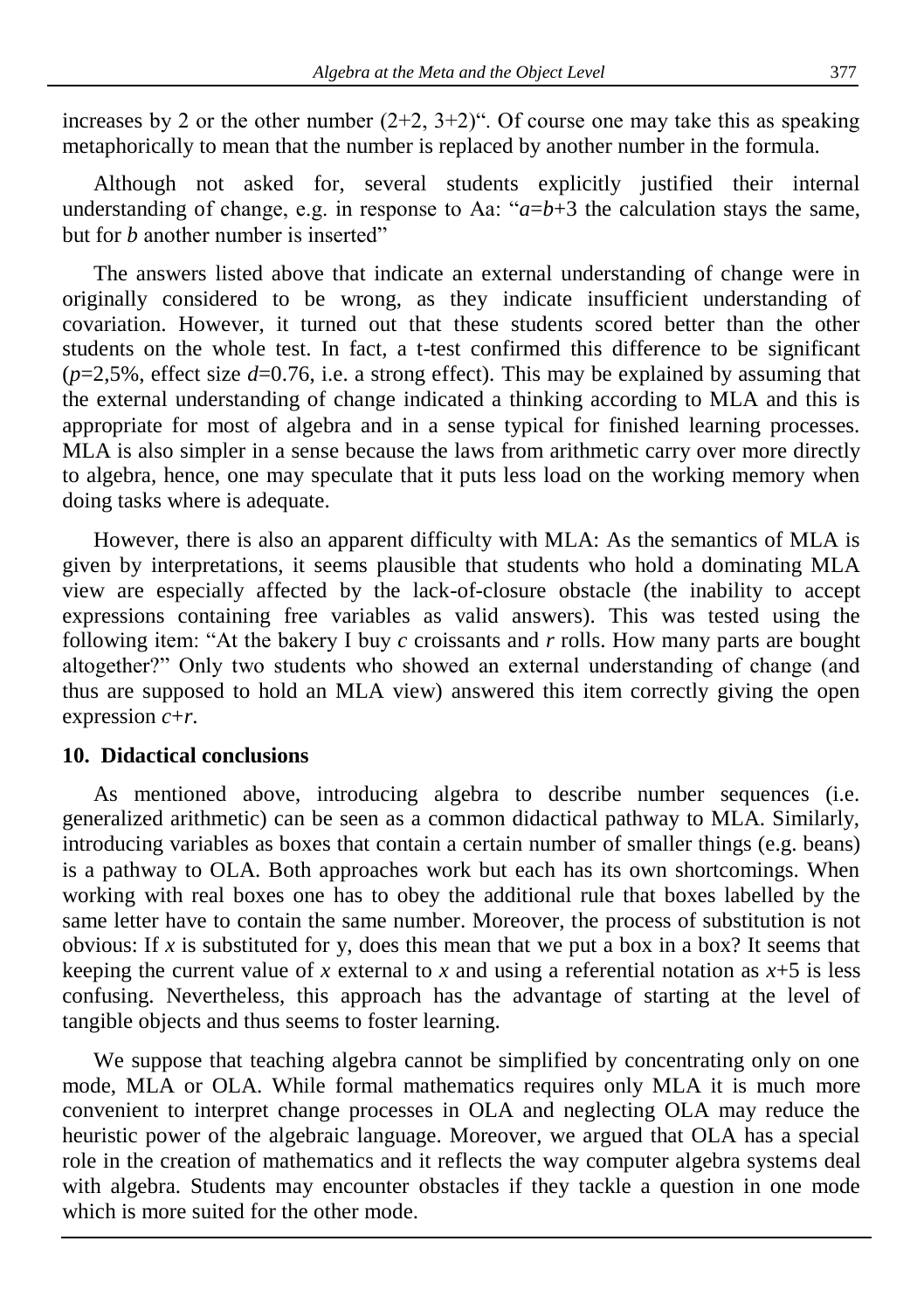This paper thus identified the research desiderata to investigate how MLA and OLA can both be incorporated into the teaching of algebra. Moreover, it opens up the possibility to use this distinction in the explanation of students learning obstacles.

#### **References**

- Bednarz, N., Kieran, C., & Lee, L. (1996). *Approaches to algebra: Perspectives for research and teaching* (pp. 3-12). Springer Netherlands.
- Chiappini, G.P. (2011). The role of technology in developing principles of symbolical algebra. Pytlak M., Rowland T., Swoboda E. (eds), *Proceedings of CERME 7*, (pp. 429-439). University of Rzeszow, Poland.
- Dougherty, B. (2008). Measure Up: A quantitative view of early algebra. In J. Kaput, D. Carraher & M. Blanton (Eds.), *Algebra in the early grades* (pp. 389-412). New York: Erlbaum.
- Drouhard, J.-Ph., & Teppo, A. R. (2004) Symbols and language. In Stacey, K., Chick, H., Kendal, M. (Eds). *The Future of the Teaching and Learning of Algebra The 12 th ICMI Study* (pp. 225-264) Springer Netherlands.
- Euler, L. (1810) *Elements of Algebra* (2nd edition). Johnson & Co.
- Felleisen, M., Findler, R. B., Flatt, M., & Krishnamurthi, S. (2001). *How to design programs*. MIT Press.
- Filloy, E., Rojano, T., & Puig, L. (2008) *Educational Algebra*. Springer, New York.
- Freudenthal, H. (1973). *Mathematics as an educational task*. Dordrecht: Reidel.
- Küchemann, D. (1978). Children's understanding of numerical variables*. Math. School*, *7*(4), 23-26.
- Li, W. (2010) *Mathematical Logic*. Berlin: Birkhäuser.
- Linchevski, L. (2001) Operating on the unknown: What does it really mean? *Proceedings of PME25*, 141-144.
- MacGregor, M., & Price, E. (1999) An exploration of aspects of language proficiency and algebra. *Journal for Research in Mathematics Education*, *30*(4), 449-467.
- Mendelson, E. (1997*): Introduction to mathematical Logic*. Monterey.
- Menghini M. (1994) Form in algebra: Reflecting, with peacock, on upper secondary school teaching. *For the learning of Mathematics*, *14*, 9-14.
- MacGregor, M., & Price, E. (1999). An exploration of aspects of language proficiency and algebra learning. *Journal for Research in Mathematics Education*, 30(4), 449-467.
- Nemirowski, R., Tierney, C., & Ogonowski, M. (1993). *Children, additive change and calculus*. TERC, Cambridge.
- Nicaud, J.-F., Bouhineau, D., & Gélis, J.-M. (2001). Syntax and semantics in algebra. In H. Chick, K. Stacey, J. Vincent, & J. Vincent (Eds.), *The future of the teaching and learning of algebra* (Proceedings of the  $12<sup>th</sup> ICMI$  Study Conference, pp. 475–486). Melbourne, Australia: The University of Melbourne.